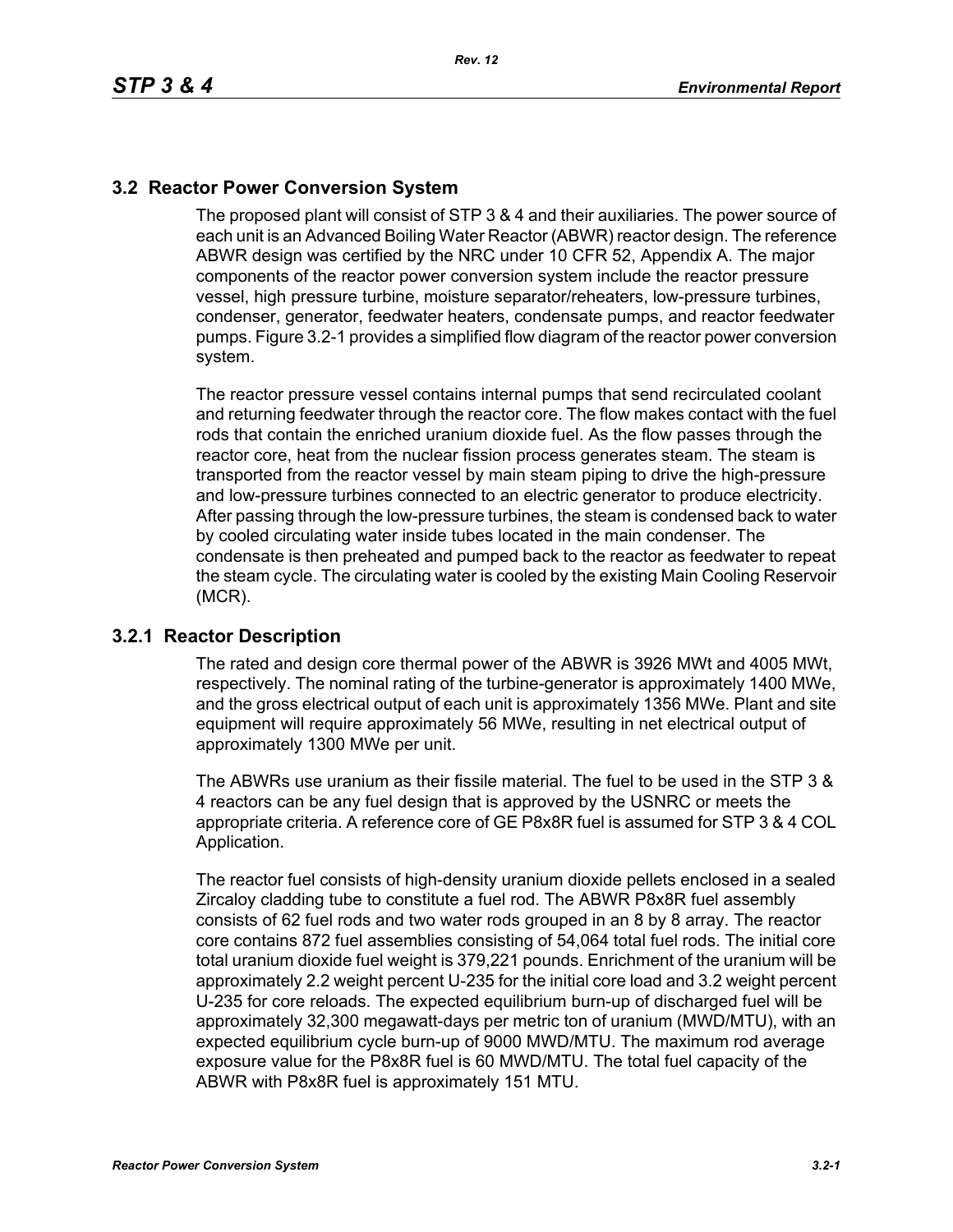## **3.2.2 Engineered Safety Features**

The engineered safety features for this plant are those systems provided to mitigate the consequences of postulated serious accidents. The features can be divided into three general groups: (1) containment systems, (2) emergency core cooling systems (ECCS), and (3) habitability systems. The ABWR design incorporates three redundant and independent divisions of ECCS and containment heat removal.

## **3.2.3 Power Conversion Systems**

The components of the power conversion systems are designed to produce electrical power using the steam generated by the reactor, condense the steam into water, and return the water to the reactor as heated feedwater, with a major portion of its gaseous, dissolved, and particulate impurities removed in order to satisfy reactor water quality requirements.

The power conversion system includes the main steam system, the main turbine generator system, main condenser, condenser evacuation system, turbine gland seal system, turbine bypass system, extraction steam system, condensate cleanup system, and the condensate and feedwater pumping and heating system. The heat rejected to the main condenser is removed by the circulating water system and discharged to the power block heat sink, MCR. Each unit will reject approximately 8.566x10<sup>9</sup> Btu/hr of waste heat to the MCR. The condenser has approximately  $1.104x10^6$  square feet of surface area and uses titanium or stainless steel tubes. The overall unit thermal efficiency is approximately 36%.

Steam generated in the reactor is supplied to the high-pressure turbine and the steam moisture separators/reheaters. Steam leaving the high-pressure turbine passes through a combined moisture separator/reheater before entering the low-pressure turbines. The moisture separator drains, steam reheater drains, and the drains from the two high-pressure feedwater heaters are pumped forward to the suction of the reactor feed pump by the heater drain pumps. The low-pressure feedwater heater drains are cascaded to the condenser.

The condensate pumps take suction from the condenser hotwell and deliver the condensate through filters and demineralizers, gland steam condenser, steam jet air ejector condenser, offgas recombiner condensers, and through the low-pressure feedwater heaters to the reactor feed pumps. The reactor feed pumps discharge through the high-pressure feedwater heaters to the reactor.